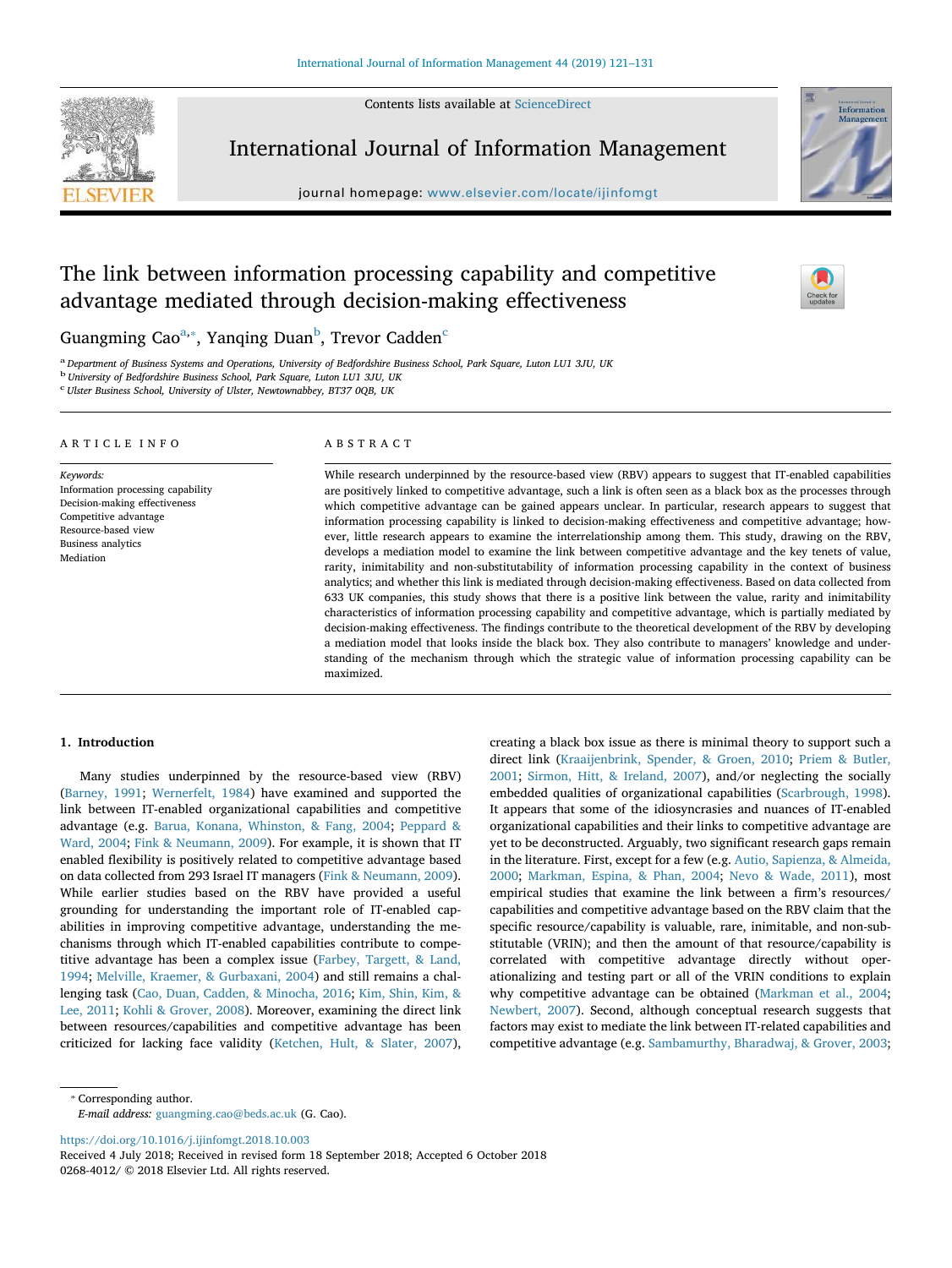Melville et al., 2004; Kohli & Grover, 2008), only a limited body of empirical evidence exists to examine relevant mediators and their impacts (e.g. Tippins & Sohi, 2003; Ravichandran, Lertwongsatien, & Lertwongsatien, 2005; Pavlou & El Sawy, 2006). In order to better understand the link between IT-related capabilities and competitive advantage, more research is required (Sirmon et al., 2007).

This article attempts to address the above research gaps by examining the mechanism through which competitive advantage is gained from information processing capability that is one type of the ITrelated capabilities (Premkumar, Ramamurthy, & Saunders, 2005; Wang, Tai, & Grover, 2013): the ability to process data/information and utilize information (Cao, Duan, & Li, 2015; Tushman & Nadler, 1978). This capability is closely associated with business analytics (Cao et al., 2015; Chen, Preston, & Swink, 2015) that refers to the processes and techniques of data analysis for the generation of knowledge and intelligence. While research suggests that information processing capability is positively associated with decision-making effectiveness (Kiron, Prentice, & Ferguson, 2014; Cao et al., 2015; Chen et al., 2015; Ransbotham, Kiron, & Prentice, 2016) and competitive advantage (Collins & Clark, 2003; Wang, 2003; Premkumar et al., 2005; Wang et al., 2013; Chen et al., 2015), no research appears to have conceptualized and tested the interrelationship between information processing capability, decision-making effectiveness, and competitive advantage. Thus, this study focuses on the following two main research questions: (1) Are the VRIN conditions of information processing capability linked to competitive advantage? (2) Whether and to what extent does decision-making effectiveness mediate the link between information processing capability's VRIN conditions and competitive advantage?

Drawing on the RBV and building on studies that have examined the link between IT-related capabilities and competitive advantage, this article attempts to look inside the black box by conceptualizing and testing a mediation relationship between information processing capability's VRIN conditions, decision-making effectiveness, and competitive advantage. Partial least squares structural equation modeling (PLS-SEM) is used to test the research model, based on 633 responses collected from an online questionnaire survey conducted with UK businesses.

Hence, this article contributes to the RBV by looking inside the black box and providing an explanation of, and new insight into, the processes through which information processing capability may provide competitive advantage. This study also advances our understanding of the interrelationship between IT-related capabilities, decision-making effectiveness, and competitive advantage.

The remainder of this paper proceeds as follows. The next section presents the mediation model and the associated hypotheses. The subsequent section describes the instrument development and the data collection processes and reports on the empirical results. The final section discusses the results and implications.

# 2. Theoretical background

# *2.1. Key concepts de*fi*ned*

Before developing a mediation model, three key concepts to be used in this research are clarified, including information processing capability, decision-making effectiveness, and competitive advantage. Information processing capability is initially used by Galbraith (1974) and then adopted by Tushman and Nadler (1978) to refer to "*the gathering, interpreting, and synthesis of information in the context of organizational decision making*" (p.614). Largely consistent with this, similar definitions have been used in different research contexts. For example, information capabilities include information gathering, processing, and distribution in the context of strategic human resource management (Collins & Clark, 2003) while information processing capability is defined as "*the level of IT support for various activities*" in an inter-

organizational supply chain context (Premkumar et al., 2005, p.266). Recently, information processing capability is defined as the capacity to capture, integrate, and analyze data/information, and utilize information and insights in the context of organizational decision-making (Cao et al., 2015). Consistent with studies on business analytics (e.g. Davenport, 2006; Lavalle, Lesser, Shockley, Hopkins, & Kruschwitz, 2011; Barton & Court, 2012), Cao et al. (2015) show that in order for an organization to develop information processing capability from business analytics, it needs to create a data-driven environment that is characterized by developing explicit strategy and policy and designing its structure and processes to enable analytic activities. Building on Cao et al. (2015), this research will further examine how competitive advantage can be gained from information processing capability enabled by the use of business analytics.

The second key concept used in this research is decision-making effectiveness, which refers to the extent to which a decision either results in desired outcomes (Dillon & Tinsley, 2008; Eisenhardt & Zbaracki, 1992; Hammedi, Riel, & Sasovova, 2013) or responds to rapid changes (Lessard & Zaheer, 1996) in the literature on strategic decisionmaking. This concept has been measured by various indictors in a number of different research areas, such as innovation success (van Riel, Semeijn, Hammedi, & Henseler, 2011), decision success as the expected proportion of correct choices (Newell, Rakow, Weston, & Shanks, 2004), decision quality as the degree to which a judgment conforms to normative benchmarks (DeCarlo, Roy, & Barone, 2015), or organizational performance (Elbanna & Child, 2007; Goll & Rasheed, 1997). Likewise, research on business analytics has indicated that effective decision-making will help a company understand customers, serve them better, and increase customer loyalty (e.g. Davenport, 2006; Kiron & Shockley, 2011; Lavalle et al., 2011; Davenport, 2013a); make decisions faster and timely than ever before (Davenport, Harris, De Long, & Jacobson, 2001; Kiron & Shockley, 2011); and "*empower employees to act con*fi*dently and decisively in a fast-paced marketplace*" (Kiron & Shockley, 2011, p.12) or "*act more quickly*" (Kiron, Prentice, & Ferguson, 2012, p.11). Building on the literature on strategic decisionmaking and business analytics, this article follows Cao et al. (2015) to understand decision-making effectiveness as the extent to which a strategic decision enables a company to be more effective at understanding customers, making real-time decisions, and responding more quickly to change.

The third key concept used in this article is competitive advantage, which means a company has attained superior performance relative to other competitors (Lazzarini, 2015; Schilke, 2014) by for example achieving cost leadership or being differentiated in what it offers (Porter, 1985), or having developed a strategy that is value-creating and not being implemented by competitors (Barney, 1991). From the RBV, resources/capabilities meeting the VRIN conditions lead to sustainable competitive advantage (Barney, 1991; Kraaijenbrink et al., 2010). According to Nevo and Wade (2010), value refers to the ability of a firm's resource to support strategies such as exploiting market opportunities; rarity refers to what extent a firm's resource is unavailable to competitors; inimitability relates to the costs and difficulties of duplicating the resource; and non-substitutability refers to the nonexistence of equivalent resources.

In line with the above, this study understands information processing capability as "*a special type of resource, speci*fi*cally an organizationally embedded non-transferable* fi*rm-speci*fi*c resource*" (Makadok, 2001, p.389), thereby to examine its impact on competitive advantage. Subsequently, relevant research will be discussed to develop a mediation model and the associated hypotheses, thereby to explain the interrelationship between information processing capabilities, decisionmaking effectiveness, and competitive advantage.

#### *2.2. Theoretical development*

With respect to the first research question about the link between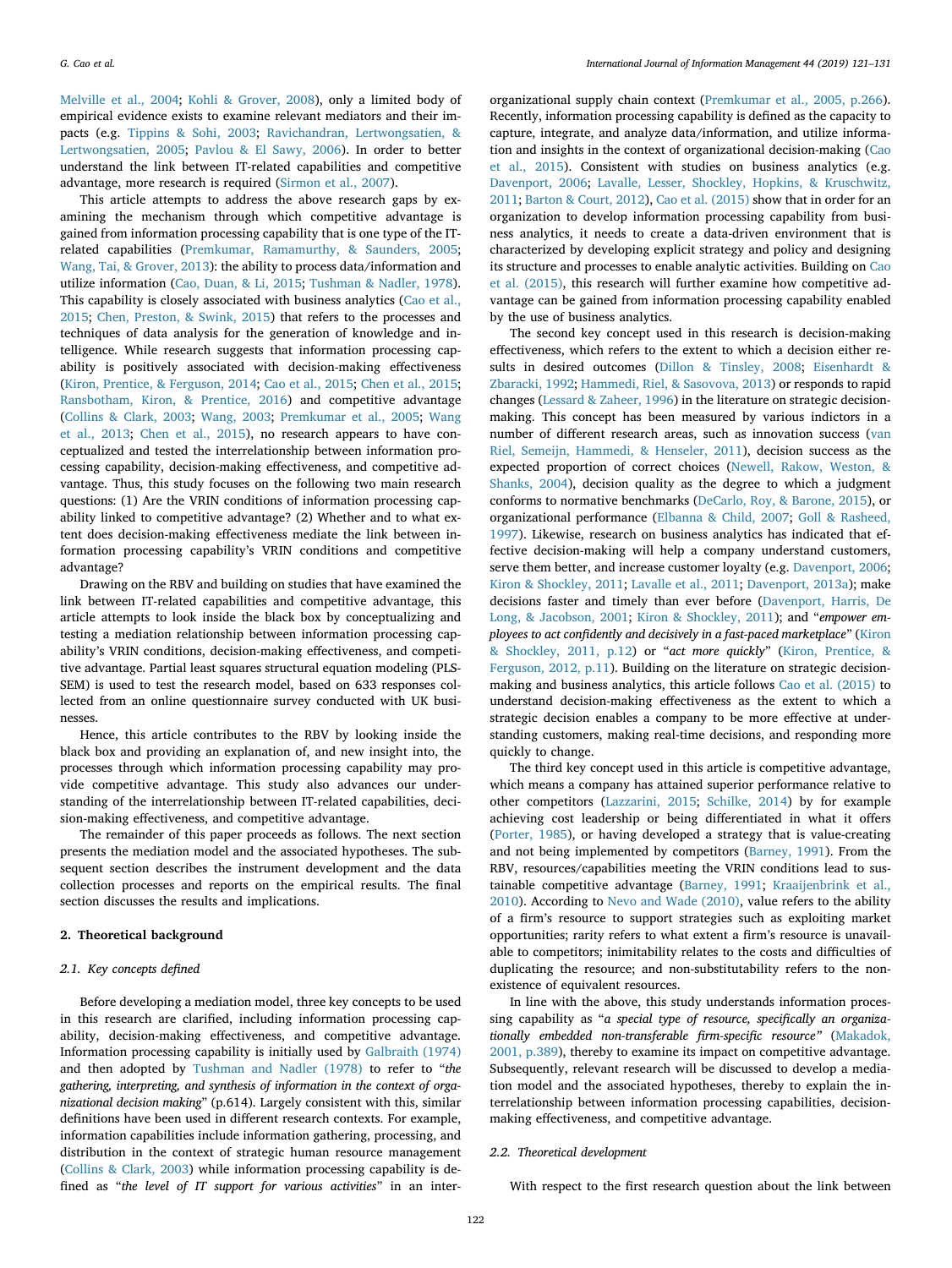information processing capability's VRIN conditions and competitive advantage, no research has been conducted to examine this link by operationalizing and testing the VRIN conditions. However, IT related research has suggested that information processing capability is associated with firm performance (Wang, 2003). In the context of supply chain management, it is demonstrated that information processing capability has a significant effect on supply chain company performances (Premkumar et al., 2005; Wang et al., 2013) and asset productivity and business growth (Chen et al., 2015). Recently, practiceoriented research suggests that information processing capability based on business analytics is likely to help companies to gain competitive advantage (e.g. Davenport et al., 2001; Kiron & Shockley, 2011; Kiron et al., 2012), although this is yet to be verified through hypothesis testing.

Nevertheless, a direct link between IT-related capability and competitive advantage seems highly plausible and has been supported by a number of studies underpinned by the RBV in a variety of research areas (e.g. Bharadwaj, 2000; Barua et al., 2004; Mithas, Tafti, Bardhan, & Mein Goh, 2012). For example, Collins and Clark (2003) show that a company's information capability affects its competitive advantage in American high technology companies; Sook-Ling, Ismail, and Yee-Yen, (2015) demonstrate that information processing capability is positively related to competitive advantage while Lim, Stratopoulos, and Wirjanto, (2012), based on a sample of large US firms, show that senior IT executives help develop superior IT capability, which in turn has a positive impact on competitive advantage. Therefore, it is believable to assume a direct link between information processing capability and competitive advantage.

However, only examining this kind of direct link is insufficient (e.g. Ketchen et al., 2007; Newbert, 2007; MacKinnon, 2008) as the likely processes through which competitive advantage can be gained remains in a black box (Kraaijenbrink et al., 2010; Priem & Butler, 2001; Sirmon et al., 2007). Arguably, one way to better understand the link between information processing capability and competitive advantage is to examine whether information processing capability meets the VRIN conditions to become a source of competitive advantage.

In most empirical studies underpinned by the RBV to examine the link between a company's resources/capabilities and competitive advantage, specific resource/capability is often claimed to meet the VRIN conditions and then the amount of that resource/capability is directly correlated with competitive advantage; the VRIN conditions are rarely operationalized and tested, except for a few studies (Autio et al., 2000; Markman et al., 2004; Nevo & Wade, 2011). While Autio et al. (2000) empirically examine the relationship between a firm's technology imitability and its growth in international sales, Markman et al. (2004) test whether inimitable and non-substitutable patents are positively related superior performance in the context of pharmaceutical industry. Nevo and Wade (2011), instead, have tested all VRIN conditions and demonstrate that IT-enabled resources are positively related to the value, rarity, and inimitability, which in turn have a positive and direct effect on strategic benefits. However, they show that the path leading from non-substitutability to strategic benefits is not statistically significant.

Besides, there seems to be conceptual issues with the concept of non-substitutability. Nevo and Wade (2010) argue that there is no logical or theoretical reason to hypothesize that IT-related resources are non-substitutable. Newbert (2007), based on a literature review of empirical studies underpinned by the RBV, suggests that non-substitutability is merely a form of inimitability, thus it is rarely examined empirically.

Specifically focusing on information processing capability being examined in the context of business analytics, this article argues that it meets the VRIN conditions. Information processing capability tends to be valuable. Research suggests that information processing capability is for example the combined result of business analytics and other organizational factors such as a data-driven environment that is

characterized by developing explicit strategy and policy and designing its structure and processes to enable analytic activities (Cao et al., 2015). Similarly, a number of studies suggest that in order for a company to develop its information processing capability from using business analytics, it must develop analytically driven strategy (Davenport & Harris, 2007), design relevant business processes (Barton & Court, 2012) and organizational structure (Acito & Khatri, 2014) to enable analytics activities. As a result, information processing capability is seen to be the combined result of business analytics and a data-driven environment (Cao et al., 2015) and the joint use of assets or combining resources in a company is value enhancing (Teece, 2007) and synergistic (Eisenhardt & Martin, 2000). Consequently, the value of information processing capability can be exemplified by providing datadriven insights, improved decision-making (Cao et al., 2015; Chen et al., 2015), innovation and competitive advantage (e.g. Lavalle et al., 2011; Davenport, 2013b; Kiron et al., 2014).

Furthermore, probably because the joint use of assets is value enhancing and synergistic, information processing capability is also likely to be rare. Research on business analytics suggests that many companies are still struggling to figure out how to use business analytics or how to achieve a worthwhile return from its investment in business analytics (Barton & Court, 2012; Kiron et al., 2012). For example, there is indication that manufacturing among all sectors has been slow in incorporating business analytics (Dutta & Bose, 2015). A more recent survey (Ransbotham et al., 2016) indicates that while companies' access to useful data has continued to increase over the years, processing data, disseminating and using data insights remain one of the biggest challenges; consequently, many companies still find that it is difficult to apply analytical insights to guide business strategy and to gain competitive advantage. This difficulty in creating value from developing and capitalizing information processing capability is probably because many firms do not have the ability to use assets such as business analytics and a data-driven environment jointly. Nolan and McFarlan (2005) assert that most firms even "*remain largely in the dark when it comes to IT spending and strategy*" (p. 96); then arguably they would be most unlikely to have managed the complex relation between business analytics and a data-driven environment to develop information processing capability. Similarly, Lim, Stratopoulos, and Wirjanto, (2011) suggest that only a subset of firms has been actively developing IT capabilities and they are more likely to repeat this than firms lacking such experience. Therefore, it can be argued that information processing capability is extremely likely to be rare.

Information processing capability is also likely to be inimitable, since it is based on buyer and suppliers relation in a supply chain context (Wang et al., 2013), is the combined result of business analytics and firm innate factors such as a data-driven environment (Cao et al., 2015), is associated with analytically driven strategy (Davenport & Harris, 2007), relevant business processes (Barton & Court, 2012), and/ or organizational structure (Acito & Khatri, 2014). Thus, information processing capability is socially complex and difficult to be duplicated (e.g. Miller, 2003; Ray, Barney, & Muhanna, 2004; Teece, 2007) since unique capability created from the interdependence among various organizational factors is impossible to be copied (Miller, 1996).

On the whole, this research sees that information processing capability is complex, causal-ambiguous, and difficult to be imitated; therefore, it is highly likely to meet the VRIN conditions and to become a source of competitive advantage. As a result, it is reasonable to believe that there is a link between information processing capability and competitive advantage. However, rather than to assume a direct link between information processing capability and competitive advantage, which is an approach that has been criticized as problematic and being a black box (Kraaijenbrink et al., 2010; MacKinnon, 2008; Newbert, 2007; Priem & Butler, 2001), this research believes that it is more pertinent to postulate that there is a direct link between information processing capability's value, rarity, inimitability and non-substitutability and competitive advantage. Thus, the following hypothesis is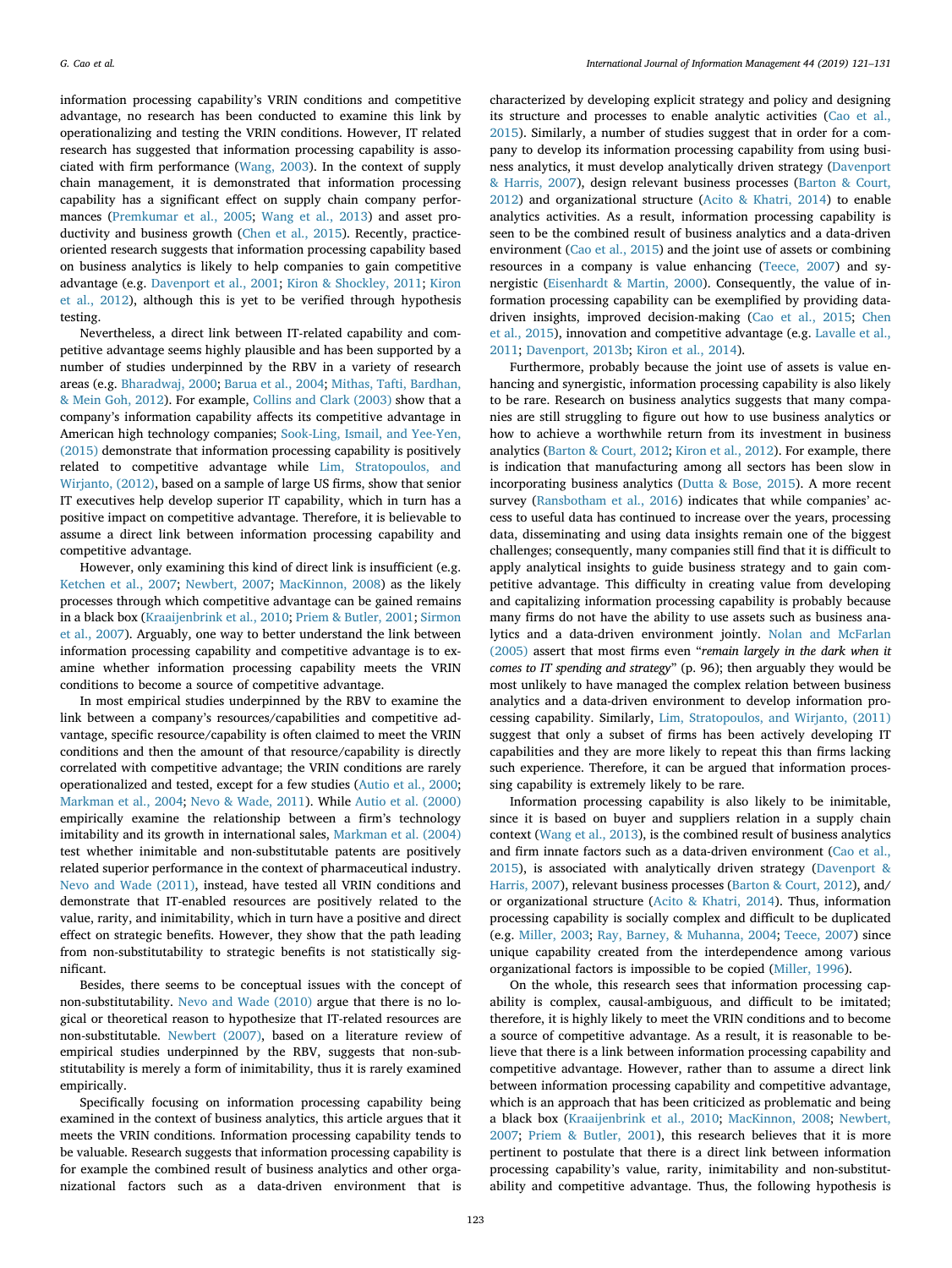

Fig. 1. Research model.

developed.

H1. Information processing capability's value, rarity, inimitability, and non-substitutability are positively linked to competitive advantage.

Another way to understand the link between information processing capability's VRIN conditions and competitive advantage is to examine whether and to what extent this link could be mediated through other organizational factors. Several conceptual studies suggest that there are factors that are likely to mediate the link between IT-related capabilities and competitive advantage (e.g. Sambamurthy et al., 2003; Melville et al., 2004; Kohli & Grover, 2008) while a few empirical studies examine relevant mediators and their intervening impacts (e.g. Tippins & Sohi, 2003; Ravichandran et al., 2005; Pavlou & El Sawy, 2006). Building upon these studies and considering what might mediate the link between information processing capability and competitive advantage, the work of Cao et al. (2015) is interesting as it shows that information processing capability, resulted from the combined result of business analytics and a data-driven environment, is positively related to decision-making effectiveness. Additionally, other studies on business analytics suggest that firms that are adept at capturing and managing data can identify and embed analytic insights into business processes and operations, thereby to make data-driven decisions that are related to competitive advantage (Chen et al., 2015; Davenport, 2013b; Kiron et al., 2012; Lavalle et al., 2011) or innovation (Kiron et al., 2014). These studies suggest that information processing capability is closely associated with decision-making and competitive advantage, though the exact interrelation between them is unclear.

Moreover, IT-related research also supports the association between information processing capability and decision-making effectiveness implicitly (e.g. Huber, 1990; Molloy & Schwenk, 1995; Chin & Kotak, 2006; Wong, Lai, Cheng, & Lun, 2015). Huber (1990) for example proposes a theory of the effects of advanced IT on organizational design, intelligence, and decision making, which suggests that use of advanced IT with storage capacity, transmission capacity, and processing capacity leads to increased information accessibility and changes in organizational design and finally improvements in effectiveness of decision making. Similarly, Molloy and Schwenk (1995) demonstrate that the use of IT for "the acquisition, storage, processing and communication of information" (p.285) improves decision-making efficiency and effectiveness; and Wong et al. (2015) find a positive relationship between inter-organizational information processing and collaborative decision making.

Furthermore, research on strategic decision-making provides additional support for the relationship between decision-making effectiveness and firm performance. Knowledge accumulated in this area suggests that companies having complete and accurate information about the likely relationship between choices and outcomes enable them to

improve strategic decision effectiveness (Elbanna & Child, 2007), make consistently sound and rational choices (Bonabeau, 2003), or improve the quality of strategic decisions (Borison & Hamm, 2010). However, the economic outcomes of decision-making remain unclear (Rajagopalan, Rasheed, & Datta, 1993; Shepherd & Rudd, 2014). A few studies show that strategic decision-making positively predicts subsequent firm performance (e.g. Nayyar & Bantel, 1994; Andersen, 2004; Kang & Montoya, 2014). On the other hand, Fredrickson and Iaquinto (1989) show that strategic decision process is related to organizational performance positively in a stable environment but negatively in an unstable environment. Similarly, Goll and Rasheed (2005) find that the relationship between rational decision making and firm performance is strong and positive in high-munificence environments (measured as the growth rate in the industry) but is negative and not significant in lowmunificence environments.

To sum up, prior studies have suggested that pairwise relationships exist between information processing capability, decision-making effectiveness, and competitive advantage. Building on these pairwise relationships, this study goes one step further to conceptualize a mediation relationship between information processing capability, decisionmaking effectiveness, and competitive advantage. In addition to assume a direct link between information processing capability's VRIN conditions and competitive advantage, it is seen to be plausible and pertinent to postulate that information processing capability enhances decisionmaking effectiveness, which in turn become a source of competitive advantage. Thus, this article conjectures that:

H2. Decision-making effectiveness mediates the link between information processing capability's value, rarity, inimitability and non-substitutability and competitive advantage.

As a result, a mediation model is summarized and presented in Fig. 1.

The key variables include: VRIN–information processing capability's value, rarity, inimitability, non-substitutability; DME–decision-making effectiveness; and CA–competitive advantage. Additionally, prior research indicates that factors affecting firm performance can be different across industries (e.g. Mueller, Mone, & Barker Ill, 2007; Miller, 2008) and may vary by company size (e.g. Baum & Wally, 2003; Mueller et al., 2007). Therefore, this paper followed prior studies in controlling for firm size and industry type.

#### 3. Research methodology

#### *3.1. Research model constructs and measures*

To develop and test the research model, the constructs and their associated measures were identified and summarized in Table 1.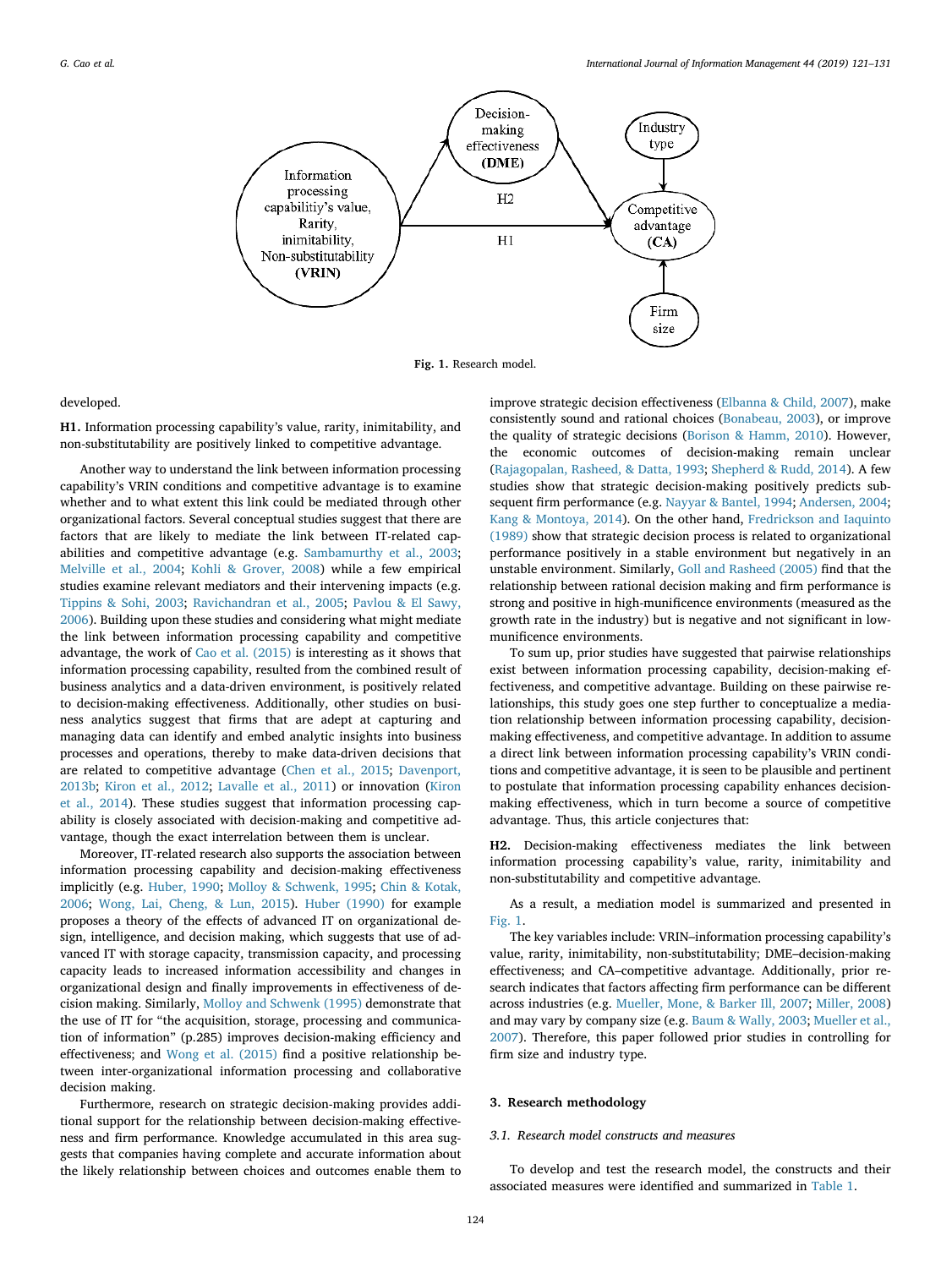#### Table 1

Constructs and indicators of the study.

| Constructs                           | Indicators                                                                  | References                                              |
|--------------------------------------|-----------------------------------------------------------------------------|---------------------------------------------------------|
| <b>VRIN</b>                          | Value                                                                       | Self-developed                                          |
| (Formative)                          | Rarity                                                                      |                                                         |
|                                      | Inimitability                                                               |                                                         |
|                                      | Non-substitutability                                                        |                                                         |
| Value                                | To what extent do you agree or disagree in your organization                | Nevo and Wade (2011)                                    |
| (Reflective)                         | Information processing capability is useful (VALUE1)                        |                                                         |
|                                      | Information processing capability is important (VALUE2)                     |                                                         |
|                                      | Information processing capability is valuable (VALUE3)                      |                                                         |
| Rarity                               | To what extent do you agree or disagree                                     | Nevo and Wade (2011)                                    |
| (Reflective)                         | Others unlikely to have similar information processing capability like ours |                                                         |
|                                      | (RARE1)                                                                     |                                                         |
|                                      | We have unique information processing capability (RARE2)                    |                                                         |
|                                      | Few have as effective information processing capability like ours (RARE3)   |                                                         |
| Inimitability                        | To what extent do you agree or disagree                                     | Nevo and Wade (2011)                                    |
| (INIMI)                              | Our information processing capability cannot be easily replicated (INIMI1)  |                                                         |
| (Reflective)                         | Few can match our information processing capability (INIMI2)                |                                                         |
| Non-substitutability                 | To what extent do you agree or disagree                                     | Nevo and Wade (2011)                                    |
| (NON)                                | We could replace our current information processing capability with         |                                                         |
| (Reflective)                         | alternative solution (NON1)                                                 |                                                         |
| Decision Making Effectiveness (DME)  | We are more effective than our competitors at                               | Eisenhardt and Zbaracki (1992); Lessard & Zaheer, 1996; |
| (Formative)                          | Responding quickly to change (CHA1)                                         | Cao et al. (2015)                                       |
|                                      | Making real-time decisions(RDM1)                                            |                                                         |
|                                      | Understanding customers (CUS1)                                              |                                                         |
| Perceived Competitive advantage (CA) | We are more effective than our competitors at                               | Schilke (2014); Cao et al. (2015); Lazzarini (2015)     |
| (Reflective)                         | Increasing sales (SALE1)                                                    |                                                         |
|                                      | Increasing revenue (REV1)                                                   |                                                         |
|                                      | Generating profit (PROF1)                                                   |                                                         |
|                                      | Providing product at a lower cost (COST1)                                   |                                                         |

Regarding measuring the VRIN conditions, few empirical studies underpinned by the RBV have operationalized and tested part or all of the VRIN conditions, except for only a few (Autio et al., 2000; Markman et al., 2004; Nevo & Wade, 2011). This study measured information processing capability's VRIN by modifying the VRIN indicators developed by Nevo and Wade (2011). Specifically, this study self-developed a single higher-order VRIN construct defined by the four VRIN conditions formatively and collectively. This parsimonious construct seems to be pertinent based on the widely accepted assumption of the RBV that the sources of competitive advantage come from the position of VRIN resources and/or capabilities (Barney, 1991; Kraaijenbrink et al., 2010).

Decision-making effectiveness was measured formatively in terms of whether a company is more effective than its competitors at understanding customers, making real-time decisions, and responding quickly to change (Cao et al., 2015), which is consistent with research on strategic decision-making (Eisenhardt & Zbaracki, 1992; Lessard & Zaheer, 1996).

Perceived relative competitiveness has been commonly used to measure competitive advantage reflectively by prior studies (e.g. Chan, Sabherwal, & Thatcher, 2006; Kearns & Sabherwal, 2007). Based on relevant research (Cao et al., 2015; Lavalle et al., 2011; Lazzarini, 2015; Schilke, 2014), competitive advantage was measured in terms of manager's perception of whether his/her company is more effective than its competitors at reducing cost, increasing sales, generating revenue and profits, and providing product at a lower cost.

While VRIN and decision-making effectiveness were measured formatively, the rest of the constructs were measured reflectively based on the four decision rules suggested by Petter, Straub, and Rai, (2007): the direction of causality between construct and indicators, the interchangeability of indicators, the covariation among indicators, and the nomological net for the indicators. This helps define the constructs appropriately thereby to reduce the chances of improperly defining constructs that may damage the validity of the constructs and statistical conclusions (MacKenzie, Podsakoff, & Podsakoff, 2011) and/or affect theory development and testing (Petter et al., 2007).

Additionally, this article followed prior studies (e.g. Baum & Wally,

2003; Mueller et al., 2007; Miller, 2008) in controlling for firm size and industry type, which were categorical and measured by the use of dummy variables.

# *3.2. Data collection*

To test the hypotheses empirically, medium-sized (employees between 50 and 250) and large UK companies (more than 250 employees) were selected as the target population since they are expected to have the capabilities and substantial resources to employ business analytics for business improvement (Gillon, Aral, Ching-Yung, Mithas, & Zozulia, 2014). A questionnaire survey was generated using a five-point Likert scale (most of them ranging from strongly disagree to strongly agree) to provide responses to the model indicators of all constructs. The survey instruments were piloted and then delivered electronically through Qualtrics to managers, whose email addresses were identified from FAME (Financial Analysis Made Easy) database. The responding was voluntary without prior consent. Three rounds, four weeks apart, of emails including a cover letter with a questionnaire were sent. Each intended respondent was offered a summary of the results. While a total of 103,000 emails were sent with the e-mail subject highlighted as questionnaire survey, it was not known how many of them were opened as Qualtrics does not record the number of e-mails opened. Of all sent surveys, 2276 were opened, representing a click-through rate of 2.2%; of these surveys opened, 633 usable responses were received. The response rate was not calculated as the literature does not seem to have provided agreed methods for doing this with mass email surveys such as the survey conducted by this research. Besides, Qualtrics does not provide data about the number of emails opened, which makes it impossible to calculate the response rate meaningfully.

# 4. Results

Initial data screening was performed using SPSS21 and the hypotheses were tested empirically using partial least squares structural equation modeling (PLS-SEM) based on survey data.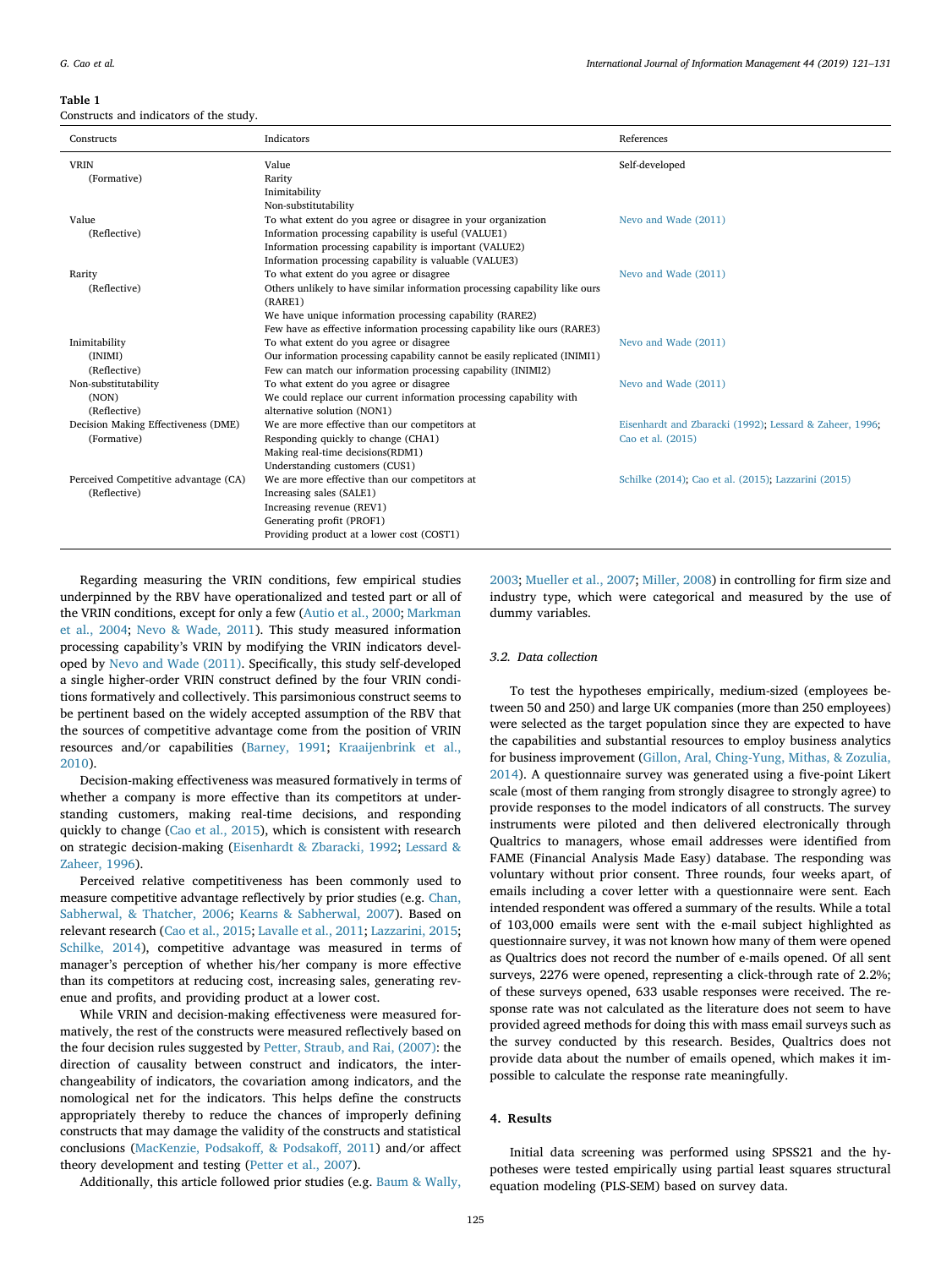# Table 2

Respondent profiles ( $n = 633$ ).

| Industry             | $\frac{0}{0}$ | <b>Respondent Positions</b> | $\%$ |                  | Respondent Experience |                   |  |
|----------------------|---------------|-----------------------------|------|------------------|-----------------------|-------------------|--|
|                      |               |                             |      | Years $(x)$      | In the firm %         | In the industry % |  |
| Manufacturing        | 31            | CEO/MD/Partner              | 28   | $x \leq 5$       | 22                    |                   |  |
| <b>Prof Services</b> | 15            | Finance/Accounting director | 13   | $5 < x \leq 10$  | 29                    | 10                |  |
| Retail/Wholesale     | 8             | Operations director         | 11   | $10 < x \le 15$  | 13                    | 12                |  |
| Technology           |               | Marketing/Sales director    | 11   | $15 < x \leq 20$ | 12                    | 15                |  |
| Fin Services         | 6             | CIO/IT Manager              | 8    | 20 < x < 25      | 10                    | 14                |  |
| Other                | 33            | Other directors             | 29   | x > 25           | 14                    | 45                |  |

# *4.1. Respondents*

Table 2 summarizes the respondents' characteristics in terms of their organizational positions and years of experience in their current firms and industries.

The reported positions of the respondents suggested that 28% of the respondents were in a senior managerial position and the rest of them were in a middle managerial position. Based on their positions within the firm, the respondents were highly likely to participate in decisionmaking processes related to the topic of the survey in terms of a key informant approach (Bagozzi, Youjae, & Phillips, 1991; Phillips & Bagozzi, 1986). Of all respondents, 49% had been with their firms for more than 10 years, whilst 86% had been in their industries for more than 10 years. 69.5% and 30.5% of the respondents were from mediumsized and large companies correspondingly. The respondents were also from a number of different industries. Overall, the sample of respondents seemed to be diverse, representing various industries, managerial positions and experiences.

# *4.2. Common method and non-respondent bias*

In order to control for common method bias that may affect the correlations between variables and cause biased parameter estimates (Malhotra, Patil, & Kim, 2007), this research used both procedural and statistical remedies. The first procedural remedy was to improve scale items through defining terms clearly, keeping the questions simple and specific, and labeling every point on the response scale (Krosnick, 1999). Another procedural remedy used was to balance positively and negatively worded measures to control for acquiescence and disacquiescence biases (Podsakoff, MacKenzie, & Podsakoff, 2012). Additionally, Harman's single-factor was conducted as a statistical remedy to assess common method bias by entering all independent and dependent variables (Podsakoff, MacKenzie, Lee, & Podsakoff, 2003). If a single factor explains most of the variance of all the indicators, then common method bias associated with the data is high. Conversely, if more than one factor emerges to explain most of the variances, then the common method variance is low. As the first factor accounted for 28.80% of the total variance, there was no evidence of a substantial respondent bias in this study.

To evaluate the presence of non-response bias, two tests were conducted. The first test compared the distributions of the company size of the respondents with that of the complete sampling frame, based on the known value for the population approach (Armstrong & Overton, 1977). In Table 3, the number of the respondents is the observed value, while the number of the full sampling frame is the expected value. If the

#### Table 3 Expected and observed value.

| Company size | Observed value | Expected value | Residual |
|--------------|----------------|----------------|----------|
| Medium       | 440            | 424            | 16       |
| Large        | 193            | 209            | $-16$    |

Chi-square test  $p$ -value = 0.1762.

observed and the expected values are significantly different, there is a bias between respondents and non-respondents. A nonparametric chisquare test comparing the distributions of the observed and expected values found no significant differences.

Non-response bias was then assessed by comparing early and late respondents on all measures through a *t*-test, based on the premise that early respondents represent the average respondent while late respondents represent the average non-respondent (Armstrong & Overton, 1977). Based on the two tailed significance level and the Levene's *t*-test, the results did not find significant differences between the two respondent groups, suggesting an absence of non-response bias.

#### *4.3. Sample size and data screening*

740 responses were initially received and data screening was performed using SPSS21. Missing data for an observation exceeding 10% was first removed. The remaining data with missing values were checked if they were missing completely at random (MCAR) (Little, 1988) and those with a significant Little's MCAR test were deemed nonrandom and removed. The final responses used in the analysis were 633.

The maximum number of arrows pointing at a construct is four in the structural model of this research. In order to detect a minimum  $R^2$ value of 0.10 in any of the constructs for significant level of 1%, the minimum sample size required is 191 (Hair, Hult, Ringle, & Sarstedt, 2014). Since 633 usable responses were collected, the minimum sample size requirement is thus met.

# *4.4. Evaluation of the re*fl*ective measurement model*

Since the PLS-SEM includes both formative and reflective constructs, they were evaluated separately following different processes and criteria. First, the reflective measurement model was evaluated by considering the internal consistency (composite reliability), indictor reliability, convergent validity and discriminant validity, following the recommendations made by Hair et al. (2014). All constructs were validated except for NON as its path coefficient was close to zero and was not statistically significant. Composite reliability (CR) scores summarized in Table 4 indicated that results based on these constructs should be consistent on the whole. All constructs met the recommended threshold value for acceptable reliability, that is, both CR and Cronbach's  $\alpha$  should be large than 0.70.

Discriminant validity was satisfactory based on two tests conducted. The first test was to analyze the Fornell-Larcker criterion to evaluate if the square root of AVE value for each construct was greater than the correlation of the construct with any other construct (Hair et al., 2014), which was true based on the comparison summarized in Table 5. The second test was to observe if each reflective indicator loaded highest on the construct it was associated with, which was also true, thus demonstrating discriminant validity was satisfactory.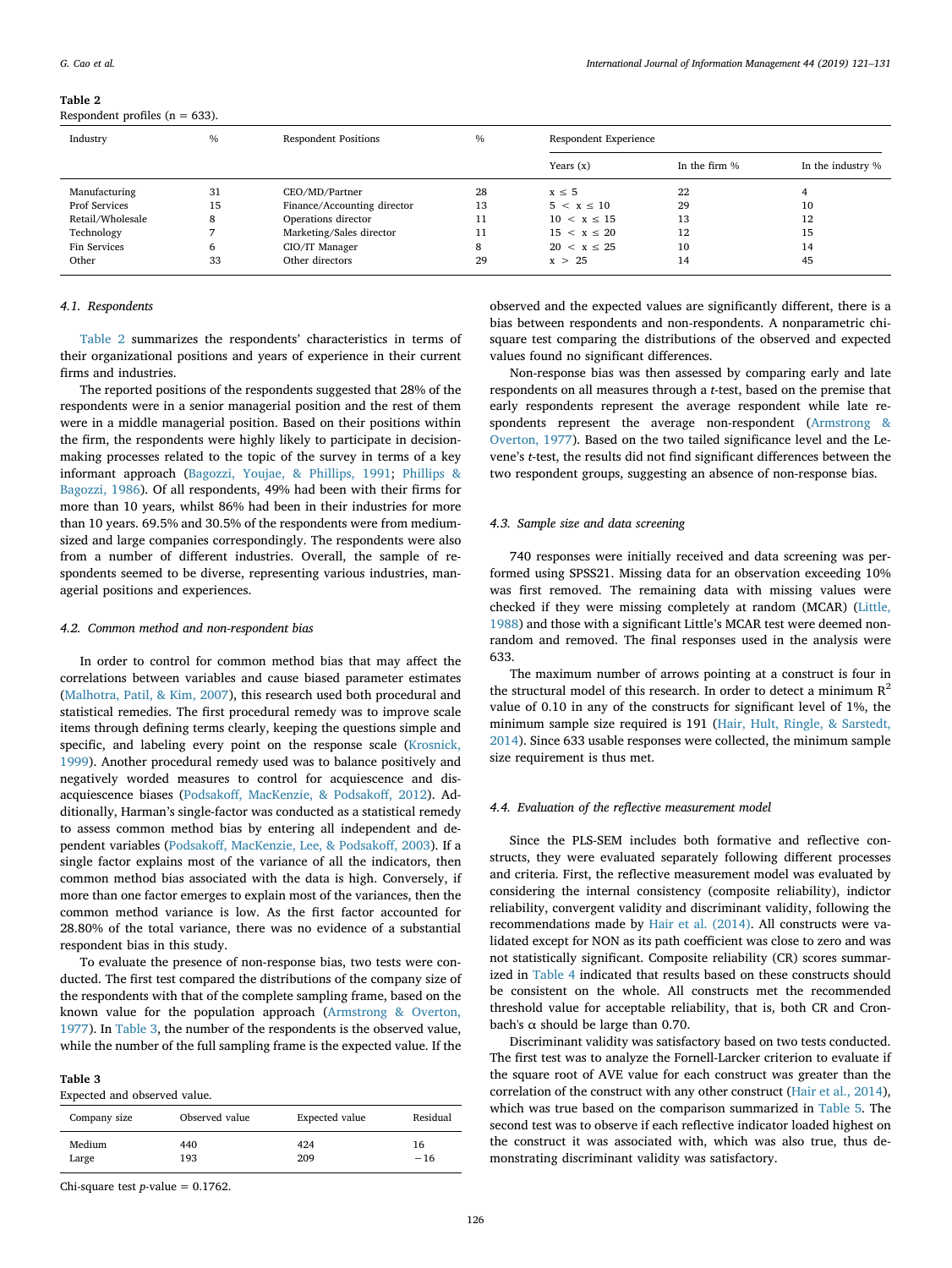Table 4 Convergent Validity and Internal Consistency Reliability.

| Construct     | Indicator         | Loading | Indicator<br>Reliability | Composite<br>Reliability | Cronbach's $\alpha$ | AVE  |
|---------------|-------------------|---------|--------------------------|--------------------------|---------------------|------|
| CA.           | COST1             | 0.79    | 0.62                     | 0.91                     | 0.87                | 0.72 |
|               | PROF1             | 0.84    | 0.71                     |                          |                     |      |
|               | REV1              | 0.89    | 0.79                     |                          |                     |      |
|               | SALE1             | 0.88    | 0.77                     |                          |                     |      |
| <b>INIMI</b>  | <b>INIMI1</b>     | 0.90    | 0.81                     | 0.88                     | 0.72                | 0.78 |
|               | INIMI2            | 0.87    | 0.76                     |                          |                     |      |
| <b>NON</b>    | Non1              | 1.00    | 1.00                     | 1.00                     | 1.00                | 1.00 |
| <b>RARITY</b> | RARE1             | 0.76    | 0.58                     | 0.87                     | 0.77                | 0.68 |
|               | RARE <sub>2</sub> | 0.88    | 0.77                     |                          |                     |      |
|               | RARE3             | 0.83    | 0.69                     |                          |                     |      |
| <b>VALUE</b>  | VALUE1            | 0.93    | 0.86                     | 0.95                     | 0.93                | 0.87 |
|               | VALUE2            | 0.95    | 0.90                     |                          |                     |      |
|               | <b>VALUE3</b>     | 0.93    | 0.86                     |                          |                     |      |
|               |                   |         |                          |                          |                     |      |

Table 5

Inter-construct correlations.

|             | CA   | <b>DME</b> | <b>VRIN</b> |
|-------------|------|------------|-------------|
| CA          | 0.85 |            |             |
| <b>DME</b>  | 0.76 | a          |             |
| <b>VRIN</b> | 0.58 | 0.61       | 0.68        |

a formative.

#### *4.5. Assessment of formative measurement model*

The formative measurement model was evaluated in terms of assessing the indicator weights, significance of weights, the indictor loadings, and multicollinearity (Hair et al., 2014). Based on bootstrapping (5000 samples), all formative indictors' outer loadings, outer weights and the associated significance testing t-values were assessed, which are summarized in Table 6.

Following the procedure suggested by Hair et al. (2014), all indicators' outer weights were satisfactory, indicating that these formative indictors truly contribute to forming their associated constructs. To assess the level of multicollinearity, the values of variance inflation factor (VIF) of all formative constructs were evaluated. Based on Petter et al. (2007) and Hair et al. (2014), all VIF values were acceptable and there were no collinearity issues.

#### *4.6. Evaluation of the structural model*

SmartPLS 3 was used for testing the hypotheses and assessing the predictive power of the research model and the results of the analysis are presented in Fig. 2.

The model's predictive accuracy was reflected by the variables'  $R^2$ values. When PLS-SEM is used, the effect size defined for  $R^2$  is small =  $0.1$ , medium =  $0.25$ , and large =  $0.36$  (Wetzels, Odekerken-Schröder, & van Oppen, 2009). In line with this, the effect sizes of CA and DME were large. Table 7 shows the standardized path coefficients of each hypothesized path of the theoretical model (excluding the control variables) and the full model including all variables. The two control variables are all statistically significant and have an effect on

Table 6

Outer Weights & Significance Testing Results.

| Formative | Formative        | Outer   | <i>p</i> -values | Outer     |
|-----------|------------------|---------|------------------|-----------|
| Construct | Indicators       | Weights |                  | Loadings  |
| DME.      | CHA <sub>1</sub> | 0.37    | $0.000***$       | $0.92***$ |
|           | CUS <sub>1</sub> | 0.37    | $0.000***$       | $0.90***$ |
|           | RTD1             | 0.36    | $0.000***$       | $0.92***$ |

\*\*\*p < 0.001,  ${}^{**}p$  < 0.01,  ${}^{*}p$  < 0.05, <sup>ns</sup>-not significant.

competitive advantage.

# *4.7. Hypotheses testing and mediation analysis*

Hypothesis 1 suggests that information processing capability's VRIN has a direct effect on competitive advantage (CA), which was supported since VRIN's direct effect on CA is  $0.169$  ( $p < 0.001$ ) while non-substitutability was not validated.

To verify H2, the mediating role of DME on the relationship between VRIN and CA was analyzed and summarized in Table 8, following the recommendations made by Baron and Kenny (1986) while the analysis was based on bootstrapping (Hair et al., 2014). To begin the analysis, the direct relationship between VRIN and CA was estimated, which was significant. Then the mediator, DME, was included to analyze whether the indirect effect of VRIN via DME on CA was significant. The evaluation indicated that the significance of the relationship between VRIN and DME (0.61), as well as between DME and CA (0.52). Thus, the indirect effect of VRIN via DME on CA was 0.317  $(0.61 \times 0.52)$ , and its significance was confirmed by calculating the empirical *p* value of the indirect effect based on the 5000 bootstrapping results. The relative size of the mediating effect was decided by calculating the variance accounted for (VAF) based on Shrout and Bolger (2002), which suggested that DME partially but strongly mediated the effect of VRIN on CA; thus Hypothesis 2 is supported.

#### 5. Discussion and conclusion

The main objective of this article was to examine if there is a link between information processing capability's VRIN conditions and competitive advantage and whether and to what extent this link is mediated through decision-making effectiveness. The mediation model proposed was empirically tested and the hypotheses were supported.

# *5.1. Key* fi*ndings and discussion*

While many IT-related studies underpinned by the RBV show that there is a direct link between IT-enabled organizational capabilities and competitive advantage (e.g. Barua et al., 2004; Peppard & Ward, 2004; Lim et al., 2011), such a direct link is seen to "*obviously lacks face validity*" (Ketchen et al., 2007, p.962), create a black box issue (Kraaijenbrink et al., 2010; Priem & Butler, 2001; Sirmon et al., 2007), and/or neglect the socially embedded qualities of organizational capabilities (Scarbrough, 1998). Rather than assuming a direct link between information processing capability and competitive advantage that is seen to be problematic, this study has examined this link by operationalizing and testing information processing capability's VRIN conditions as a whole. The research finding shows that this is supported (H1: path coefficient =  $0.169$ ,  $p < 0.001$ ), suggesting that a firm can gain competitive advantage from its information processing capability if it is simultaneously valuable, rare, and inimitable.

While this finding is seen to be largely consistent with prior studies underpinned by the RBV that support the direct link between IT-enabled organizational capabilities and competitive advantage (e.g. Bharadwaj, 2000; Barua et al., 2004; Mithas et al., 2012), this study is also rather different. By operationalizing and testing the VRIN conditions of information processing capability, this study provides both conceptual and empirical evidences to explain why information processing capability is likely to be a source of competitive advantage. In particular, this seems to suggest that the link between the VRIN conditions of information processing capability and competitive advantage could be a more useful relationship to be investigated as it addresses the black box issue to a certain degree. By specifically examining the VRIN conditions empirically, this study has looked into the socially embedded qualities (Scarbrough, 1998) of information processing capability in terms of for example developing a data-driven environment (Cao et al., 2015), buyer-supplier relation (Chen et al., 2015),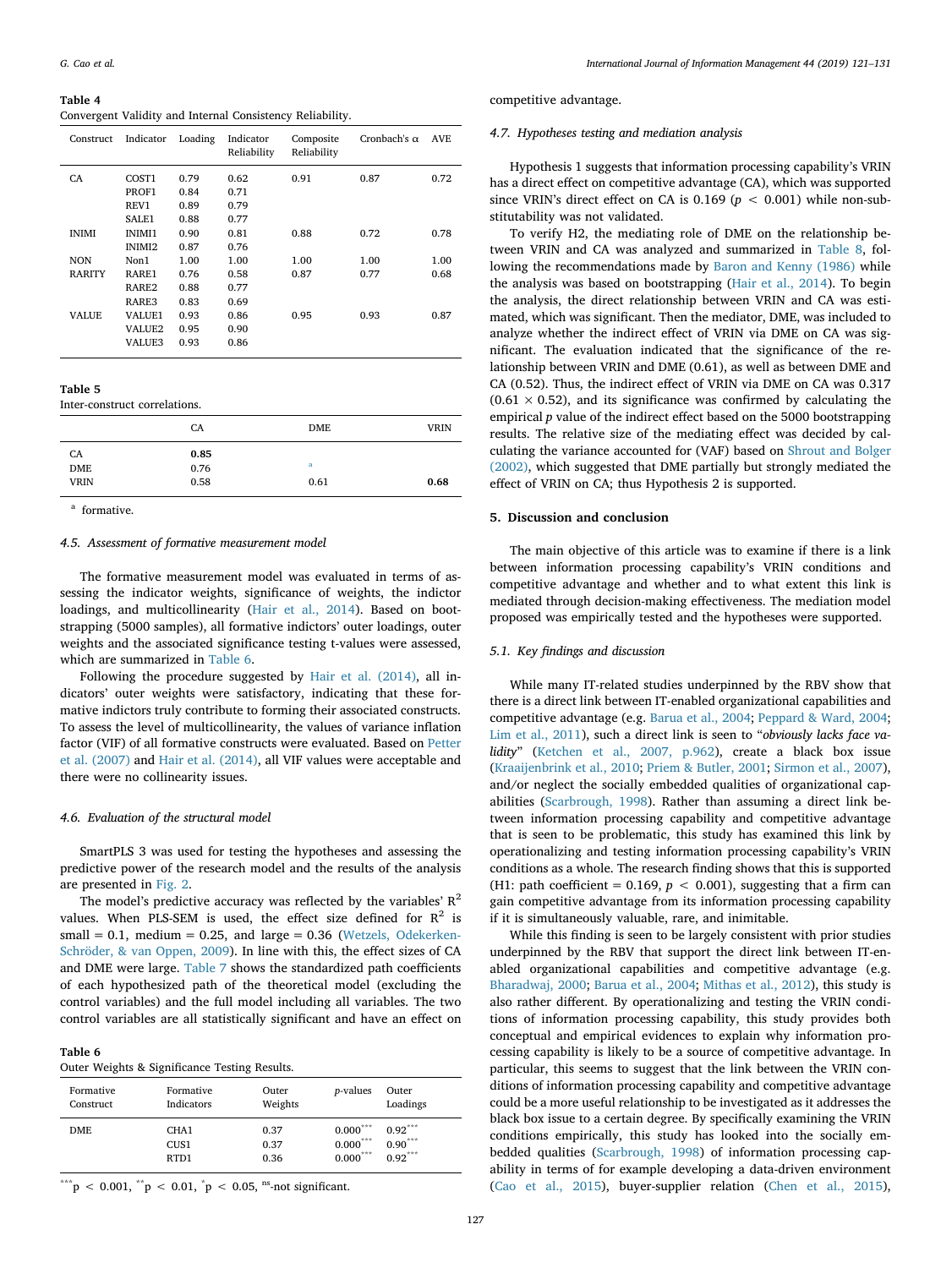

Fig. 2. Path analysis results.

| Table 7 |                                   |  |
|---------|-----------------------------------|--|
|         | Summary Results of Path Analysis. |  |

| Path Coefficients              |                                                            |  |  |
|--------------------------------|------------------------------------------------------------|--|--|
| Theoretical model (a)          | Full model (b)                                             |  |  |
| $0.609***$                     | 0.609 <sup>°</sup>                                         |  |  |
| $0.646***$                     | $0.516***$                                                 |  |  |
| $0.189***$                     | $0.169***$                                                 |  |  |
| Firm size $\rightarrow$ CA     | $0.064$ **                                                 |  |  |
| Industry type $\rightarrow$ CA | $-0.200$ ***                                               |  |  |
|                                | $\Delta R^2 = 0.624_{\rm b} - 0.601_{\rm a} = 0.023^{***}$ |  |  |

\*\*\*p < 0.001,  ${}^{**}p$  < 0.01,  ${}^{*}p$  < 0.05, <sup>ns</sup>-not significant.

#### Table 8

The Mediation of DME on the Relationship between VRIN and CA.

| Hypothesis                                | Direct effect<br>without<br>mediation | Direct effect<br>with<br>mediation | Indirect<br>effect | VAF | Mediation<br>type observed |
|-------------------------------------------|---------------------------------------|------------------------------------|--------------------|-----|----------------------------|
| Hypothesis $2 \quad 0.382$ <sup>***</sup> |                                       | $0.169$ ***                        | $0.317***$         |     | 0.65 Partial               |
| ***                                       |                                       |                                    |                    |     |                            |

\*\*\*p < 0.001,  $*$ <sup>\*</sup>p < 0.01,  $*$ p < 0.05 VAF > 0.80 full mediation, 0.20 ≤ VAF  $\leq$  0.80 partial mediation, VAF  $<$  0.20 no mediation.

"*analytically driven strategy*" (Davenport & Harris, 2007, p.10), relevant business processes (Barton & Court, 2012) or organizational structure (Acito & Khatri, 2014). By conceptualizing and testing the VRIN conditions of information processing capability, this study helps explain why competitive advantage could be gained from information processing capability. As a result, the research finding provides not only empirical evidence but also conceptual support for the competitive impact of information processing capability, which could be seen as a response to some of the criticism levied at the RBV such as lacking validity and theoretical support (Kraaijenbrink et al., 2010; Priem & Butler, 2001; Sirmon et al., 2007). Thus, this research finding arguably provides support for the RBV in general and the usefulness of the VRIN conditions in particular, and suggests that conceptualizing and testing the relationship between the VRIN conditions of IT-related capabilities and competitive advantage could be more fruitful.

Contrary to expectations, the path leading from non-substitutability to VRIN is not statistically significant and thus not included in the research's final analysis. Similarly, the paths leading from non-substitutability are not statistically significant in Nevo and Wade (2011). It seems that more research is needed to further examine this phenomenon as it is unclear whether this is due to only one indicator being used to measure non-substitutability or conceptual issues with non-substitutability. For instance, Newbert (2007) suggests that non-substitutability is merely a form of inimitability while Nevo and Wade (2010)

argue that there is no logical reason to hypothesize that IT-related resources are non-substitutable.

With respect to the hypothesis on the mediating role of decisionmaking effectiveness, the result of the mediation model suggests that decision-making effectiveness partially and strongly mediates the link between the VRIN conditions of information processing capability and competitive advantage (H2: VAF = 0.65,  $p < 0.001$ ). This mediating effect shows that decision-making effectiveness is an important intervening process for information processing capability's VRIN to impact on competitive advantage indirectly. Essentially, this implies that information processing capability's VRIN has a positive effect on decisionmaking effectiveness, which in turn has a positive effect on competitive advantage.

First, the finding confirms that information processing capability's VRIN conditions as a whole plays an important role in improving decision-making effectiveness. This is believable because by developing the ability to capture, integrate, and analyze data/information, and utilize information and insights, a firm will be able to match its information processing requirements with information processing capabilities thereby to be more effective at understanding its customers, making real-time decisions, and responding more quickly to increasing competition and other business challenges. This is consistent with and provides support for practice-oriented studies on business analytics (e.g. Kiron & Shockley, 2011; Lavalle et al., 2011; Kiron et al., 2012) that suggest that firms that are adept at capturing and managing data can identify and embed analytic insights into business processes and operations, thereby to make data-driven decisions. This finding also provides empirical evidence in support of the theory of the effects of advanced IT on organizational design, intelligence, and decision making developed by Huber (1990) and is consistent with Molloy and Schwenk (1995) and Bhatt, Emdad, Roberts, and Grover, (2010) regarding the impact of information processing capability on decisionmaking efficiency and organizational responsiveness respectively.

Second, the finding from this research suggests that a firm can attain competitive advantage from better understanding its customers, making real-time decisions, and responding quickly to change. For example, prior research suggests that in order for a firm to be in a relatively better competitive position, it is necessary for the firm to be able to respond to global competition and technological change and to understand customers (Davenport, Mule, & Lucker, 2011; Verhoef & Lemon, 2013; Woodruff, 1997). When a firm can understand its customer better, it will be able to attract new customers, increase customer loyalty and retention, and provide products and services customers want (e.g. Davenport, 2006; Kiron & Shockley, 2011; Lavalle et al., 2011; Davenport, 2013a). When a firm is able to make quick decisions and respond quickly, the firm could respond to changing customer needs quickly and reduce cycle time in all aspects of a business thereby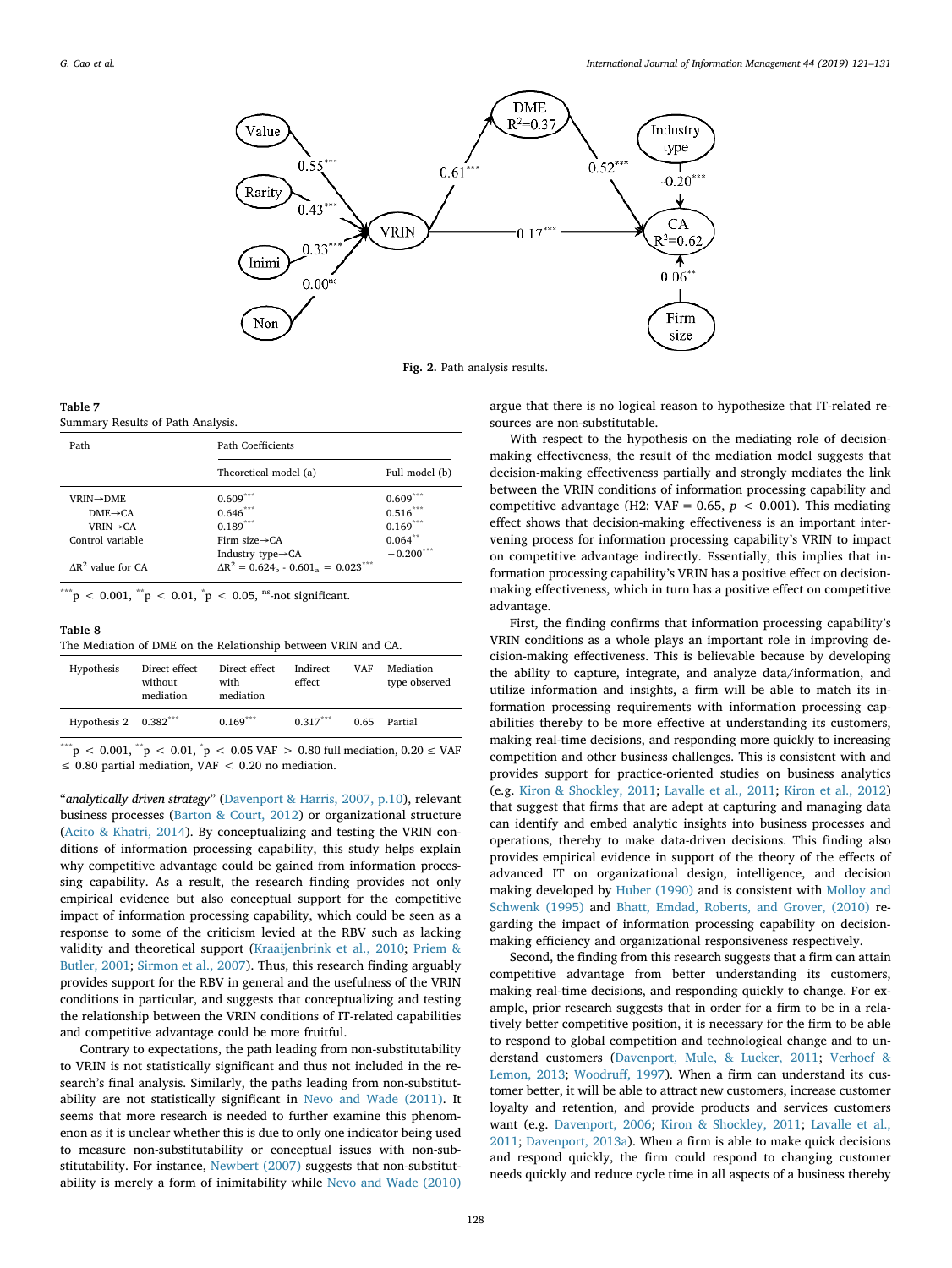to provide greater value to its customers and improving the quality of organizational processes.

Third, this finding adds to the limited body of empirical evidence that exists to examine relevant mediators and their impacts by specifying that decision-making effectiveness as a mediator intervenes the link between the VRIN conditions of information processing capability and competitive advantage; thus it provides additional evidence in support of conceptual research suggesting that factors may exist to mediate the link between IT-related capabilities and competitive advantage (e.g. Sambamurthy et al., 2003; Melville et al., 2004; Kohli & Grover, 2008).

Additionally, this finding provides strong conceptual and empirical support for business analytics research (e.g. Lavalle et al., 2011; Kiron et al., 2012; Davenport, 2013a) by explicitly linking decision-making effectiveness to competitive advantage positively. The finding also adds additional empirical evidence in support of the positive relationship between decision-making effectiveness and firm performance in the literature on strategic decision-making, which is seen to remain unclear (Rajagopalan et al., 1993; Shepherd & Rudd, 2014).

#### *5.2. Theoretical contributions*

Therefore, this research mainly contributes to the theoretical development of the RBV by developing a mediation model that looks inside the black box and reveals that the path from information processing capability to competitive advantage is more complex than the direct link between capabilities and competitive advantage demonstrated in other research contexts (Newbert, 2007). The mediation model takes one step further by showing that not only there is a positive link between information processing capability's VRIN conditions and competitive advantage but also this link could be strongly mediated through decision-making effectiveness. Thus, the findings from this research make an original contribution to the RBV by providing an alternative explanation for, and new insight into, how information processing capability, or other IT-related capabilities, may create strategic value for a company. To the best of the authors' knowledge, this mediation model has not been conceptualized and tested by others although a number of researchers were unsatisfied with only examining the direct link from resources and capabilities to competitive advantage (MacKinnon, 2008; Markman et al., 2004; Newbert, 2007).

Second, this study contributes to IT-related studies by providing conceptual and empirical evidences in support of research suggesting that the link between IT-related capabilities and competitive advantage could be mediated (e.g. Sambamurthy et al., 2003; Melville et al., 2004; Kohli & Grover, 2008). This study also advances our understanding of the emerging ideas surrounding business analytics and its impact on organizations. While research on business analytics generally suggests that information processing capability helps improve decision-making and gain competitive advantage (e.g. Lavalle et al., 2011; Davenport, 2013a; Kiron et al., 2014), such a belief has rarely been examined based on testable hypotheses underpinned by theories.

Third, this research also contributes to the literature on strategic decision-making. By linking information processing capability to decision-making effectiveness, this study may stimulate others to further examine the link between organizational capabilities and strategic decision-making as organizational capabilities are rarely considered in the literature (Rajagopalan et al., 1993; Shepherd & Rudd, 2014). Additionally, this research provides further empirical evidence in support of the positive relationship between strategic decision-making and firm performance (e.g. Nayyar & Bantel, 1994; Andersen, 2004; Kang & Montoya, 2014).

#### *5.3. Implications for practice*

While IT has become "a ubiquitous and increasingly significant part of the fabric of most organizations" (Doherty, Champion, & Wang,

2010, p. 116), understanding how IT-enabled capabilities contribute to competitive performance has been a complex issue (Farbey et al., 1994; Melville et al., 2004) and still remains a challenging task (Cao et al., 2016; Kim et al., 2011; Kohli & Grover, 2008). The findings from this research have provided managers with a deeper understanding of the mechanism through which the strategic value of information processing capability can be maximized. The research demonstrates that a firm can gain competitive advantage directly from developing valuable, rare, and inimitable information processing capability and indirectly from improving its decision-making effectiveness. By developing its information processing capability, the firm will be able to better capture, integrate, and analyze data/information, and utilize information and insights. This in turn will allow the company to have complete and accurate information about the likely relationship between choices and outcomes, such as better understanding customers, serving them better by developing products and services that customers want, thereby increasing customer loyalty. Consequently, the firm will be able to make consistently sound and rational choices, make decisions faster and timely than ever before, and act confidently and decisively in a fastpaced marketplace. This research suggests that firms should be incentivized to develop their information processing capability, thereby to improve their decision-making effectiveness and gain competitive advantage.

# *5.4. Limitations and future research*

The study has several limitations. As there is only so much ground that a single study can cover, a potential problem of this study relates to the possibilities of disregarding relevant factors in this research. For example, this research did not incorporate the concept of environmental dynamism to consider its moderating effect on the relationship between strategic decision making and performance suggested by Goll and Rasheed (1997) nor top management team to reflect its moderating effect on the relationship between IT resources and competitive advantage suggested by Wade and Hulland (2004). The rationale for this omission was that the focus was on conceptualizing and empirically testing whether there is a mediation relationship between information processing capability, decision-making effectiveness, and competitive advantage. Thus, there might be biases resulting from excluding other salient variables in the context of this particular study; the findings from this research should be interpreted with this potential problem in mind.

While this research has demonstrated that there is a positive link between information processing capability's VRIN conditions and competitive advantage, which is mediated through decision-making effectiveness, this understanding could be further advanced by including more organizational and decision-making variables. Nevertheless, whether decision-making effectiveness mediates the relationship between other capabilities and competitive advantage remains to be explored.

Additionally, future research could test the mediation model in other sectors and countries as this study is based on data collected in the UK. Future research could also use objective measures such as firm market share to complement perceived measurements of competitive advantage used in this study.

# *5.5. Conclusion*

Drawing on the resource-based view, this study has articulated and tested a research model for understanding the interrelationships among information processing capability, decision-making effectiveness, and competitive advantage. Most importantly, the current study shows that there is a positive link between the value, rarity and inimitability characteristics of information processing capability and competitive advantage, which is mediated by decision-making effectiveness. This study also helps firms understand the mechanism of gaining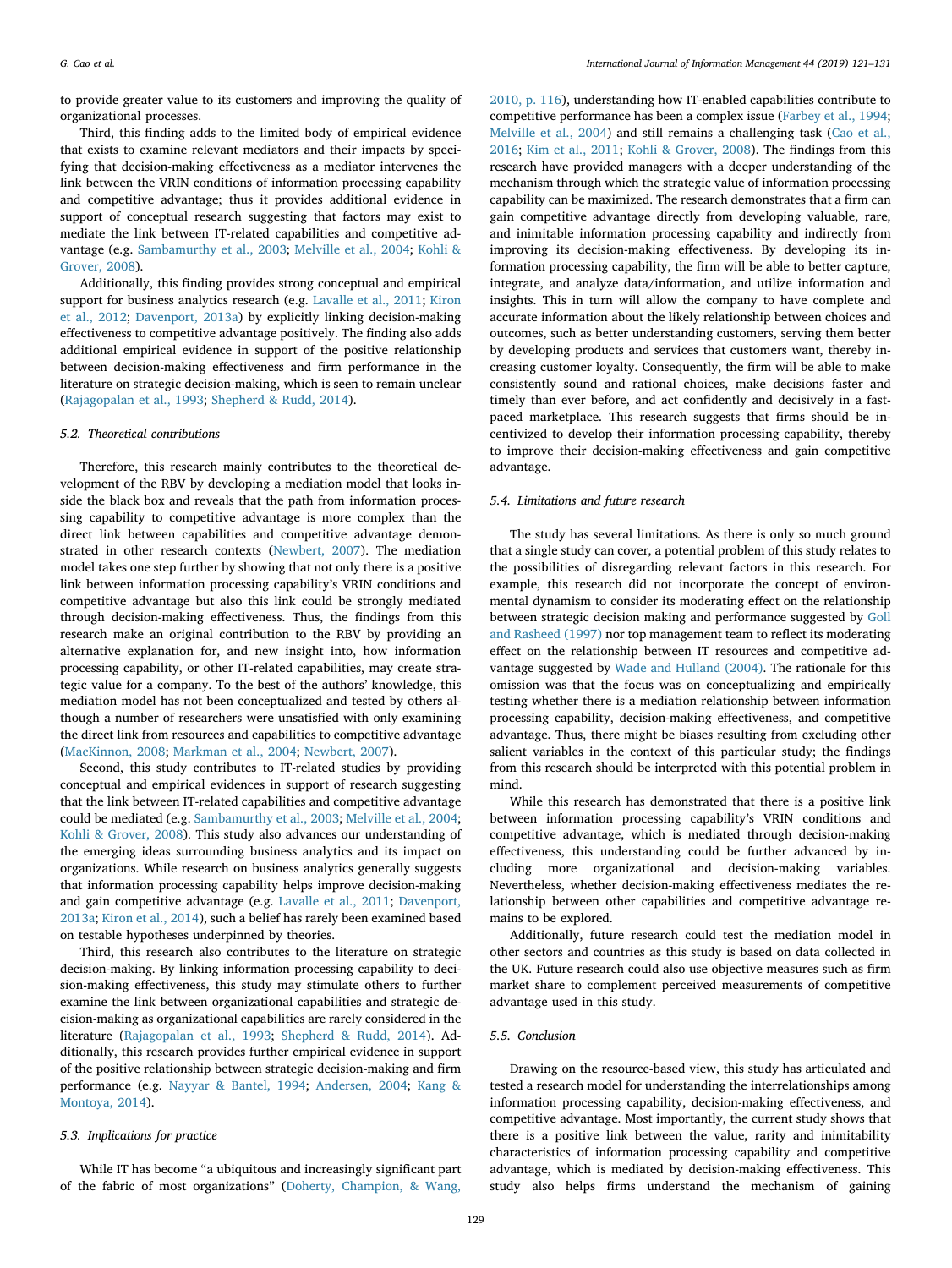#### competitive advantage from information processing capability.

#### References

- Acito, F., & Khatri, V. (2014). Business analytics: Why now and what next? *Business Horizons, 57*(5), 565–570.
- Andersen, T. J. (2004). Integrating decentralized strategy making and strategic planning processes in dynamic environments. *Journal of Management Studies, 41*(8), 1271–1299.
- Armstrong, J. S., & Overton, T. S. (1977). Estimating nonresponse bias in mail surveys. *Journal of Marketing Research (JMR), 14*(3), 396–402.
- Autio, E., Sapienza, H. J., & Almeida, J. G. (2000). Effects of age at entry, knowledge intensity, and imitability on international growth. *Academy of Management Journal, 43*(5), 909–924.
- Bagozzi, R. P., Youjae, Y., & Phillips, L. W. (1991). Assessing construct validity in organizational research. *Administrative Science Quarterly, 36*(3), 421–458.

Barney, J. (1991). Firm resources and sustained competitive advantage. *Journal of Management, 17*(1), 99–120.

- Baron, R. M., & Kenny, D. A. (1986). The moderator-mediator variable distinction in social psychological research – Conceptual, strategic, and statistical considerations. *Journal of Personality and Social Psychology, 5*(6), 1173–1182.
- Barton, D., & Court, D. (2012). Making advanced analytics work for you. *Harvard Business Review, 90*(10), 78–83. Barua, A., Konana, P., Whinston, A. B., & Fang, Y. (2004). An empirical investigation of
- net-enabled business value. *MIS Quarterly, 28*(4), 585–620. Baum, J. R., & Wally, S. (2003). Strategic decision speed and firm performance. *Strategic*
- *Management Journal, 24*(11), 1107–1129. Bharadwaj, A. S. (2000). A resource-based perspective on information technology cap-
- ability and firm performance: An empirical investigation. *MIS Quarterly, 24*(1), 169–196.
- Bhatt, G., Emdad, A., Roberts, N., & Grover, V. (2010). Building and leveraging information in dynamic environments: The role of IT infrastructure flexibility as enabler of organizational responsiveness and competitive advantage. *Information & Management, 47*(7/8), 341–349.
- Bonabeau, E. (2003). Don't trust your gut. *Harvard Business Review, 81*(5), 116–123. Borison, A., & Hamm, G. (2010). Prediction markets: A new tool for strategic decision
- making. *California Management Review, 52*(4), 125–141. Cao, G., Duan, Y., Cadden, T., & Minocha, S. (2016). Systemic capabilities: The source of
- IT business value. *Information Technology & People, 29*(3), 556–579. Cao, G., Duan, Y., & Li, G. (2015). Linking business analytics to decision making effectiveness: A path model analysis. *IEEE Transactions on Engineering Management, 62*(3), 384–395.
- Chan, Y. E., Sabherwal, R., & Thatcher, J. B. (2006). Antecedents and outcomes of strategic is alignment: An empirical investigation. *IEEE Transactions on Engineering Management, 53*(1), 27–47.
- Chen, D. Q., Preston, D. S., & Swink, M. (2015). How the use of big data analytics affects value creation in supply Chain management. *Journal of Management Information Systems, 32*(4), 4–39.
- Chin, A. G., & Kotak, H. (2006). Improving debt collection processes using rule-based decision engines: A case study of capital one. *International Journal of Information Management, 26*(1), 81–88.
- Collins, C. J., & Clark, K. D. (2003). Strategic human resource practices, top management team social networks, and firm performance: The role of human resource practices in creating organizational competitive advantage. *Academy of Management Journal, 46*(6), 740–751.
- Davenport, T. H. (2006). Competing on analytics. *Harvard Business Review, 84*(1), 98–107.
- Davenport, T. H. (2013). Analytics 3.0. Harvard Business Review, 91(12), 64–72.
- Davenport, T. H. (2013b). Keep Up with your quants. *Harvard Business Review, 91*(7), 120–123.
- Davenport, T. H., & Harris, J. G. (2007). *Competing on analytics: The New science of winning.* Boston, MA: Harvard Business School Review Press.

Davenport, T. H., Harris, J. G., De Long, D. W., & Jacobson, A. L. (2001). Data to

- knowledge to results: Building an analytic capability. *California Management Review, 43*(2), 117–138. Davenport, T. H., Mule, L. D., & Lucker, J. (2011). Know what your customers want
- before they do. *Harvard Business Review, 89*(12), 84–92.
- DeCarlo, T., Roy, T., & Barone, M. (2015). How sales manager experience and historical data trends affect decision making. *European Journal of Marketing, 49*(9/10), 1484–1504.
- Dillon, R. L., & Tinsley, C. H. (2008). How near-misses influence decision making under risk: A missed opportunity for learning. *Management Science, 54*(8), 1425–1440.
- Doherty, N. F., Champion, D., & Wang, L. (2010). An holistic approach to understanding the changing nature of organisational structure. *Information Technology & People, 23*(2), 116–135.
- Dutta, D., & Bose, I. (2015). Managing a big data project: The case of ramco cements limited. *International Journal of Production Economics, 165*, 293–306.

Eisenhardt, K. M., & Martin, J. A. (2000). Dynamic capabilities: What are they? *Strategic Management Journal, 21*(10-11), 1105–1121.

Eisenhardt, K. M., & Zbaracki, M. J. (1992). Strategic decision making. *Strategic Management Journal, 13*, 17–37.

Elbanna, S., & Child, J. (2007). Influences on strategic decision effectiveness: Development and test of an integrative model. *Strategic Management Journal, 28*(4), 431–453.

Farbey, B., Targett, D., & Land, F. (1994). Matching an IT project with an appropriate method of evaluation: A research note on 'Evaluating investments in IT'. *Journal of* *Information Technology, 9*(3), 239–243.

- Fink, L., & Neumann, S. (2009). Exploring the perceived business value of the flexibility enabled by information technology infrastructure. *Information & Management, 46*(2), 90–99.
- Fredrickson, J. W., & Iaquinto, A. L. (1989). Inertia and creeping rationality in strategic decision processes. *Academy of Management Journal, 32*(3), 516–542.
- Galbraith, J. R. (1974). Organization design: An information processing view. *Interfaces, 4*(3), 28–36.
- Gillon, K., Aral, S., Ching-Yung, L., Mithas, S., & Zozulia, M. (2014). Business analytics: Radical shift or incremental change? *Communications of the Association for Information Systems, 34*(1), 287–296.
- Goll, I., & Rasheed, A. A. (2005). The relationships between top management demographic characteristics, rational decision making, environmental munificence, and firm performance. *Organization Studies (01708406), 26*(7), 999–1023.
- Goll, I., & Rasheed, A. M. A. (1997). Rational decision-making and firm performance: The moderating role of environment. *Strategic Management Journal, 18*(7), 583–591.
- Hair, J. F., Hult, G., Ringle, C., & Sarstedt, M. (2014). *A primer on partial least squares structural equation modeling (PLS-SEM).* Sage.
- Hammedi, W., Riel, A. C. R., & Sasovova, Z. (2013). improving screening decision making through transactive memory systems: A field study improving screening decision making through transactive memory systems: A field study. *Journal of Product Innovation Management, 30*(2), 316–330.
- Huber, G. P. (1990). A theory of the effects of advanced information technologies on organizational design, intelligence, and decision making. *Academy of Management Review, 15*(1), 47–71.
- Kang, W., & Montoya, M. (2014). The impact of product portfolio strategy on financial performance: The roles of product development and market entry decisions. *Journal of Product Innovation Management, 31*(3), 516–534.
- Kearns, G., & Sabherwal, R. (2007). Strategic alignment between business and information technology: A knowledge-based view of behaviors, outcome, and consequences. *Journal of management information systems, 23*(3), 129–162.
- Ketchen, D. J., Hult, G. T. M., & Slater, S. F. (2007). Toward greater understanding of market orientation and the resource‐based view. *Strategic Management Journal, 28*(9), 961–964.
- Kim, G., Shin, B., Kim, K. K., & Lee, H. G. (2011). IT capabilities, process-oriented dynamic capabilities, and firm financial performance. *Journal of the Association for Information Systems, 12*(7), 487–517.
- Kiron, D., Prentice, P. K., & Ferguson, R. B. (2012). Innovating with analytics. *MIT Sloan Management Review, 54*(1), 47–52.
- Kiron, D., Prentice, P. K., & Ferguson, R. B. (2014). Raising the bar with analytics. *MIT Sloan Management Review, 55*(2), 29–33.
- Kiron, D., & Shockley, R. (2011). Creating business value analytics. *MIT Sloan Management Review, 53*(1), 57–63.
- Kohli, R., & Grover, V. (2008). Business value of IT: An essay on expanding research rirections to keep up with the times. *Journal of the Association for Information Systems, 9*(1), 23–39.
- Kraaijenbrink, J., Spender, J. C., & Groen, A. J. (2010). The resource-based view: A review and assessment of its critiques. *Journal of Management, 36*(1), 349–372.
- Krosnick, J. A. (1999). Survey research. *Annual Review of Psychology, 50*(1), 537–567.
- Lavalle, S., Lesser, E., Shockley, R., Hopkins, M. S., & Kruschwitz, N. (2011). Special report: Analytics and the new path to value. *MIT Sloan Management Review, 52*(2), 22–32.
- Lazzarini, S. G. (2015). Strategizing by the government: Can industrial policy create firmlevel competitive advantage? *Strategic Management Journal, 36*(1), 97–112.
- Lessard, D. R., & Zaheer, S. (1996). Breaking the silos: Distributed knowledge and strategic responses to volatile exchange rates. *Strategic Management Journal, 17*(7), 513–533.
- Lim, J.-H., Stratopoulos, T. C., & Wirjanto, T. S. (2011). Path dependence of dynamic information technology capability: An empirical investigation. *Journal of Management Information Systems, 28*(3), 45–84.
- Lim, J.-H., Stratopoulos, T. C., & Wirjanto, T. S. (2012). Role of IT executives in the firm's ability to achieve competitive advantage through IT capability. *International Journal of Accounting Information Systems, 13*(1), 21–40.

Little, R. J. (1988). A test of missing completely at random for multivariate data with missing values. *Journal of the American Statistical Association, 83*(404), 1198–1202.

MacKenzie, S. B., Podsakoff, P. M., & Podsakoff, N. P. (2011). Construct measurement and validation procedures in MIS and behavioral research: Integrating new and existing techniques. *MIS Quarterly, 35*(2), 293–334.

MacKinnon, D. P. (2008). *Introduction to statistical mediation analysis.* Routledge.

- Makadok, R. (2001). Toward a synthesis of the resource-based and dynamic-capability views of rent creation. *Strategic Management Journal, 22*(5), 387–401.
- Malhotra, N. K., Patil, A., & Kim, S. S. (2007). BIAS breakdown. *Marketing Research, 19*(1), 24–29.
- Markman, G. D., Espina, M. I., & Phan, P. H. (2004). Patents as surrogates for inimitable and non-substitutable resources. *Journal of Management, 30*(4), 529–544.
- Melville, N., Kraemer, K., & Gurbaxani, V. (2004). Information technology and organizational performance: An integrative model of IT business value. *MIS Quarterly, 28*(2), 283–322.

Miller, C. C. (2008). Decisional comprehensiveness and firm performance: Towards a more complete understanding. *Journal of Behavioral Decision Making, 21*(5), 598–620.

Miller, D. (1996). Configurations revisited. *Strategic Management Journal, 17*(7), 505–512. Miller, D. (2003). An asymmetry-based view of advantage: Towards an attainable sustainability. *Strategic Management Journal, 24*(10), 961–976.

Mithas, S., Tafti, A., Bardhan, I., & Mein Goh, J. (2012). Information technology and firm profitability: Mechanisms and empirical evidence. *MIS Quarterly, 36*(1), 205–224.

Molloy, S., & Schwenk, C. R. (1995). The effects of information technology on strategic